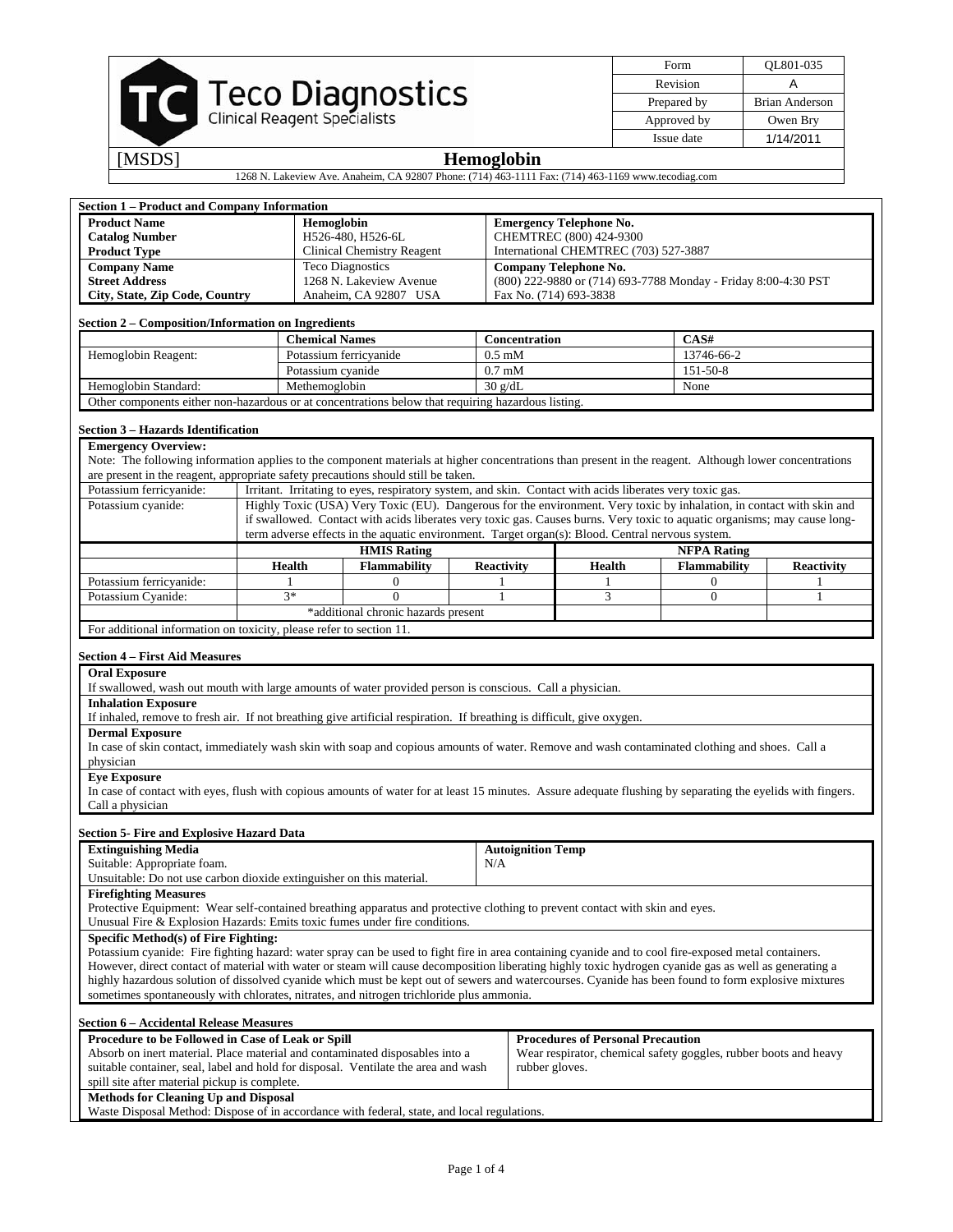|        |                                                                                                    | Form<br>Revision |
|--------|----------------------------------------------------------------------------------------------------|------------------|
|        | <b>Teco Diagnostics</b><br>Clinical Reagent Specialists                                            | Prepared by      |
|        |                                                                                                    | Approved by      |
|        |                                                                                                    | Issue date       |
| [MSDS] | <b>Hemoglobin</b>                                                                                  |                  |
|        | 1268 N. Lakeview Ave. Anaheim, CA 92807 Phone: (714) 463-1111 Fax: (714) 463-1169 www.tecodiag.com |                  |

| Form        | OL801-035      |
|-------------|----------------|
| Revision    |                |
| Prepared by | Brian Anderson |
| Approved by | Owen Bry       |
| Issue date  | 1/14/2011      |

## **Section 7 – Handling and Storage Handling**  Avoid contact with eyes, skin, and clothing. Avoid prolonged or repeated exposure. Avoid inhalation or ingestion. Do not pipette by mouth. Refer to Section 8 **Storage**  Keep tightly closed. Store according to package directions. **Section 8 – Exposure Controls / PPE Engineering Controls**  Safety shower and eye wash should be available. Ventilation: General room ventilation is satisfactory. **Personal Protective Equipment**  Respiratory Protection: None required where adequate ventilation is satisfactory. Protective Gloves: Chemical-resistant gloves required. **General Hygiene Measures**  Wash thoroughly after handling. Wash contaminated clothing before reuse. Eye Protection: Chemical safety goggles recommended. Other Protective Equipment: Lab coat recommended. Use a safety pipette device. **Exposure Limits: Potassium Cyanide:** Country **Country Country Country Country Country Country Property Country Country Country Country Country Country Country Country Country Country Country Country Country Country Country Country Country Country Country Coun** Poland and the contract of the NDS and the contract of the contract of the contract of the contract of the contract of the contract of the contract of the contract of the contract of the contract of the contract of the con Poland and the contract of the NDSCh the contract of the contract of the contract of the contract of the contract of the contract of the contract of the contract of the contract of the contract of the contract of the contr Poland  $N$ DSP 5 mg/m<sup>3</sup> **Exposure Limits, RTECS: Potassium Cyanide (RTECS # TS8750000)**  Country Source **Type Value Remarks** Remarks New Zealand OEL --- Check ACGIH TLV<br>USA NIOSH Ceiling concentration 4.7 PPM (CN) / 10M ---USA NIOSH Ceiling concentration **Section 9 - Physical Data Boiling Point**  N/A Specific Gravity (g/cm<sup>3</sup>) N/A **Solubility in Water**  Soluble **Appearance**  Reagent: Yellow liquid Standard: Red liquid **Section 10 – Stability and Reactivity**  Chemical Stable Conditions of Instability Materials to Avoid Potassium ferricyanide Stable May discolor on exposure to light Strong acids. Strong oxidizing agents. Potassium cyanide Stable May decompose on exposure to moist air or water. Absorbs carbon dioxide from air. Light sensitive. Avoid contact with acid., Iodine, Permanganates, Peroxides, Metallic salts, Chloral hydrate, Alkaloids, Chlorates **Hazardous Decomposition Products**  Carbon monoxide, carbon dioxide, nitrogen oxides, hydrogen cyanide, potassium oxides. **Hazardous Polymerization** Will not occur. **Section 11 – Toxicological information Route of exposure Potassium ferricyanide:**  Skin contact: Causes skin irritation. Skin absorption: May be harmful if absorbed through the skin. Eye contact: Causes eye irritation. Inhalation: May be harmful if inhaled. Material is irritating to mucous membranes and upper respiratory tract. Ingestion: May be harmful if swallowed. **Signs and Symptoms of Exposure Potassium ferricyanide:**  To the best of our knowledge, the chemical, physical and toxicological properties of have not been thoroughly investigated. **Route of exposure Potassium Cyanide:**  Skin contact: May cause skin irritation. Skin absorption: May be fatal if absorbed through the skin. Eye contact: May cause eye irritation. Inhalation: May be fatal if inhaled. Material may be irritating to mucous membranes and upper respiratory tract. Ingestion: May be fatal if swallowed. **Signs and Symptoms of Exposure Potassium Cyanide:**  Material is extremely destructive to tissue of the mucous membranes and upper respiratory tract, eyes, and skin. Inhalation may result in spasm, inflammation and edema of the larynx and bronchi, chemical pneumonitis, and pulmonary edema. Symptoms of exposure may include burning sensation, coughing, wheezing, laryngitis, shortness of breath, headache, nausea, and vomiting. Exposure can cause: Lung irritation. Cyanosis. CNS

depression. To the best of our knowledge, the chemical, physical and toxicological properties of have not been thoroughly investigated.

Target organ(s): Blood. Central nervous system. Cardiovascular system.

Thyroid.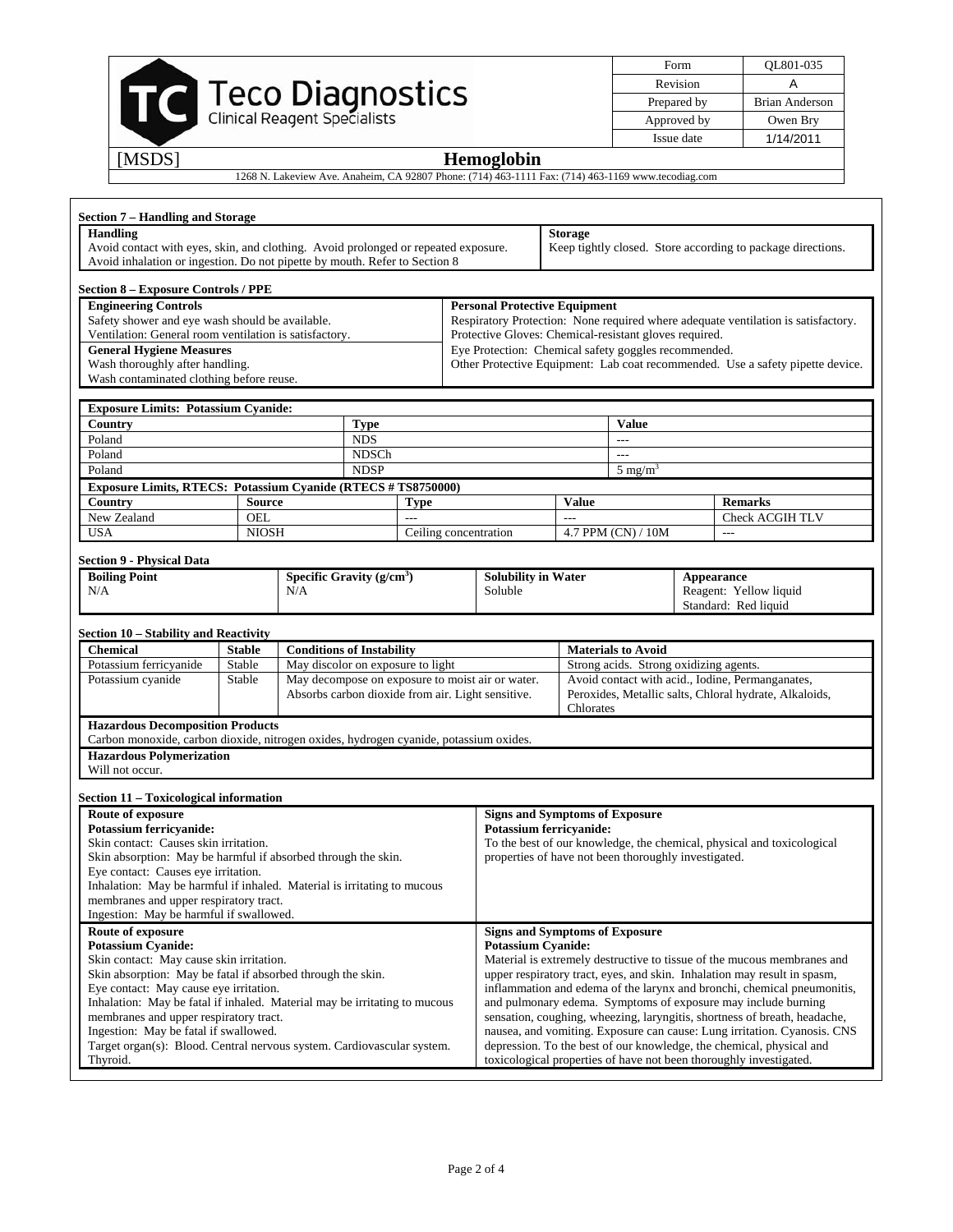| <b>Teco Diagnostics</b><br>Clinical Reagent Specialists |
|---------------------------------------------------------|
|                                                         |

| Form        | QL801-035      |
|-------------|----------------|
| Revision    |                |
| Prepared by | Brian Anderson |
| Approved by | Owen Bry       |
| Issue date  | 1/14/2011      |

## [MSDS] **Hemoglobin**

1268 N. Lakeview Ave. Anaheim, CA 92807 Phone: (714) 463-1111 Fax: (714) 463-1169 www.tecodiag.com

| Species:                                                                                                                                                                |                                                            | <b>Toxicity Data: Potassium ferricyanide:</b> |                                |                       |                                                                                                                                                                                                                                 |                       |                                                                                                                                                     |                                 |                                                                                                                                             |
|-------------------------------------------------------------------------------------------------------------------------------------------------------------------------|------------------------------------------------------------|-----------------------------------------------|--------------------------------|-----------------------|---------------------------------------------------------------------------------------------------------------------------------------------------------------------------------------------------------------------------------|-----------------------|-----------------------------------------------------------------------------------------------------------------------------------------------------|---------------------------------|---------------------------------------------------------------------------------------------------------------------------------------------|
|                                                                                                                                                                         |                                                            |                                               | Dose:                          |                       |                                                                                                                                                                                                                                 | Route of Application: |                                                                                                                                                     | Result:                         |                                                                                                                                             |
| Mouse                                                                                                                                                                   |                                                            |                                               | $2,970$ mg/kg                  |                       |                                                                                                                                                                                                                                 | Oral                  |                                                                                                                                                     | LD50                            |                                                                                                                                             |
|                                                                                                                                                                         | information. (RTECS#: LJ8225000)                           |                                               |                                |                       |                                                                                                                                                                                                                                 |                       |                                                                                                                                                     |                                 | Note: Only selected Registry of Toxic Effects of Chemical Substances (RTECS) data is presented here. See actual entry in RTECS for complete |
|                                                                                                                                                                         | <b>Toxicity Data: Potassium Cyanide:</b>                   |                                               |                                |                       |                                                                                                                                                                                                                                 |                       |                                                                                                                                                     |                                 |                                                                                                                                             |
| Species:                                                                                                                                                                | Dose:                                                      |                                               | Route of Application:          | Result:               | Remarks:                                                                                                                                                                                                                        |                       |                                                                                                                                                     |                                 |                                                                                                                                             |
| Human                                                                                                                                                                   | 2.857 mg/kg                                                | Oral<br>Oral                                  |                                | <b>LDLO</b><br>LD50   | $\overline{a}$<br>$\overline{a}$                                                                                                                                                                                                |                       |                                                                                                                                                     |                                 |                                                                                                                                             |
| Rat<br>Rat                                                                                                                                                              | 5 mg/kg<br>$4 \text{ me/kg}$                               | Intraperitoneal                               |                                | LD50                  |                                                                                                                                                                                                                                 |                       | Lungs, Thorax, or Respiration: Other changes.                                                                                                       |                                 |                                                                                                                                             |
| Rat                                                                                                                                                                     | 7814 ug/kg                                                 | Subcutaneous                                  |                                | LD50                  | $\sim$                                                                                                                                                                                                                          |                       |                                                                                                                                                     |                                 |                                                                                                                                             |
| Rat                                                                                                                                                                     | 3600 ug/kg<br>Intravenous                                  |                                               |                                | LD50                  | Behavioral: Altered sleep time (including change in righting reflex).<br>Behavioral: Convulsions or effect on seizure threshold.<br>Lungs, Thorax, or Respiration: Dyspnea.                                                     |                       |                                                                                                                                                     |                                 |                                                                                                                                             |
| Mouse                                                                                                                                                                   | $8.5 \text{ mg/kg}$                                        | Oral                                          |                                | LD50                  | $\overline{a}$                                                                                                                                                                                                                  |                       |                                                                                                                                                     |                                 |                                                                                                                                             |
| Mouse                                                                                                                                                                   | 5991 ug/kg                                                 | Intraperitoneal                               |                                | LD50                  | $\overline{a}$                                                                                                                                                                                                                  |                       |                                                                                                                                                     |                                 |                                                                                                                                             |
| Mouse                                                                                                                                                                   | 6500 ug/kg                                                 | Subcutaneous                                  |                                | LD50                  | $\overline{a}$                                                                                                                                                                                                                  |                       |                                                                                                                                                     |                                 |                                                                                                                                             |
| Mouse                                                                                                                                                                   | 2600 ug/kg<br>Intravenous                                  |                                               |                                | LD50                  | Peripheral Nerve and Sensation: Flaccid paralysis without anesthesia (usually<br>neuromuscular blockage).<br>Behavioral: Convulsions or effect on seizure threshold.<br>Lungs, Thorax, or Respiration: Respiratory stimulation. |                       |                                                                                                                                                     |                                 |                                                                                                                                             |
| Dog                                                                                                                                                                     | 6 mg/kg                                                    | Subcutaneous                                  |                                | LD50                  |                                                                                                                                                                                                                                 |                       | Behavioral: Convulsions or effect on seizure threshold.                                                                                             |                                 |                                                                                                                                             |
| Cat                                                                                                                                                                     | 2200 mg/kg                                                 | Intravenous                                   |                                | LD50                  | $---$                                                                                                                                                                                                                           |                       |                                                                                                                                                     |                                 |                                                                                                                                             |
| Rabbit                                                                                                                                                                  | $5 \text{ mg/kg}$                                          | Oral                                          |                                | LD50                  |                                                                                                                                                                                                                                 |                       |                                                                                                                                                     |                                 |                                                                                                                                             |
| Rabbit                                                                                                                                                                  | 3972 ug/kg                                                 | Intraperitoneal                               |                                | LD50                  | Blood: Other changes.                                                                                                                                                                                                           |                       |                                                                                                                                                     |                                 |                                                                                                                                             |
| Rabbit                                                                                                                                                                  | $4$ mg/kg                                                  | Subcutaneous                                  |                                | LD50                  |                                                                                                                                                                                                                                 |                       | Lungs, Thorax, or Respiration: Other changes.                                                                                                       |                                 |                                                                                                                                             |
| Rabbit                                                                                                                                                                  | 3256 ug/kg                                                 | Intramuscular                                 |                                | LD50                  | $---$                                                                                                                                                                                                                           |                       |                                                                                                                                                     |                                 |                                                                                                                                             |
| Rabbit                                                                                                                                                                  | 7870 ug/kg<br>Ocular                                       |                                               |                                |                       | Sense Organs and Special Senses (Nose, Eye, Ear, and Taste): Eye: Other.<br>LD50<br>Behavioral: Ataxia.<br>Lungs, Thorax, or Respiration: Respiratory stimulation.                                                              |                       |                                                                                                                                                     |                                 |                                                                                                                                             |
|                                                                                                                                                                         |                                                            |                                               |                                |                       |                                                                                                                                                                                                                                 |                       |                                                                                                                                                     |                                 |                                                                                                                                             |
|                                                                                                                                                                         | $4$ mg/kg                                                  | Intramuscular                                 |                                | LD50                  | $\overline{a}$                                                                                                                                                                                                                  |                       |                                                                                                                                                     |                                 |                                                                                                                                             |
|                                                                                                                                                                         | information. (RTECS#: TS8750000)                           |                                               |                                |                       |                                                                                                                                                                                                                                 |                       |                                                                                                                                                     |                                 | Note: Only selected Registry of Toxic Effects of Chemical Substances (RTECS) data is presented here. See actual entry in RTECS for complete |
|                                                                                                                                                                         | Chronic Exposure - Teratogen: Potassium Cyanide:           |                                               |                                |                       |                                                                                                                                                                                                                                 |                       |                                                                                                                                                     |                                 |                                                                                                                                             |
|                                                                                                                                                                         | Dose:                                                      |                                               | Route of Application:          |                       | <b>Exposure Time:</b>                                                                                                                                                                                                           | Result:               |                                                                                                                                                     |                                 |                                                                                                                                             |
|                                                                                                                                                                         | $40 \text{ mg/kg}$                                         |                                               | Intraperitoneal                |                       | 1-15 D PREG                                                                                                                                                                                                                     |                       |                                                                                                                                                     |                                 | Effects on Embryo or Fetus: Fetotoxicity (except death, e.g., stunted fetus).                                                               |
|                                                                                                                                                                         | Chronic Exposure - Mutagen: Potassium Cyanide:             |                                               |                                |                       |                                                                                                                                                                                                                                 |                       |                                                                                                                                                     |                                 |                                                                                                                                             |
|                                                                                                                                                                         |                                                            | Dose:                                         |                                |                       |                                                                                                                                                                                                                                 |                       | Cell Type:                                                                                                                                          |                                 | <b>Mutation Test:</b>                                                                                                                       |
|                                                                                                                                                                         |                                                            | 300 umol/L                                    |                                |                       |                                                                                                                                                                                                                                 |                       | Liver                                                                                                                                               |                                 | DNA damage                                                                                                                                  |
|                                                                                                                                                                         |                                                            | $1$ mmol/ $L$<br>$1$ mmol/ $L$                |                                |                       | 48H                                                                                                                                                                                                                             |                       | Lymphocyte                                                                                                                                          |                                 | DNA inhibition                                                                                                                              |
|                                                                                                                                                                         |                                                            |                                               |                                |                       |                                                                                                                                                                                                                                 |                       | Mammary gland                                                                                                                                       |                                 | Cytogenetic analysis                                                                                                                        |
|                                                                                                                                                                         | Chronic Exposure - Reproductive Hazard: Potassium Cyanide: | Dose:                                         | Route:                         | <b>Exposure Time:</b> |                                                                                                                                                                                                                                 | Result:               |                                                                                                                                                     |                                 |                                                                                                                                             |
|                                                                                                                                                                         |                                                            | $65$ gm/kg                                    | Oral                           |                       | 14 D PRE / 1-22 D PREG                                                                                                                                                                                                          |                       | Effects on Fertility: Other measures of fertility                                                                                                   |                                 |                                                                                                                                             |
|                                                                                                                                                                         |                                                            | $1767$ mg/kg                                  | Oral                           |                       | 8-20W PREG / 44D POST                                                                                                                                                                                                           |                       | measures or effects.                                                                                                                                |                                 | Effects on Newborn: Weaning or lactation index (e.g., # alive at<br>weaning per # alive at day 4). Effects on Newborn: Other neonatal       |
|                                                                                                                                                                         |                                                            |                                               |                                |                       |                                                                                                                                                                                                                                 |                       |                                                                                                                                                     |                                 |                                                                                                                                             |
|                                                                                                                                                                         | Section 12 - Ecological information                        |                                               |                                |                       |                                                                                                                                                                                                                                 |                       |                                                                                                                                                     |                                 |                                                                                                                                             |
|                                                                                                                                                                         | <b>Acute Ecotoxicity Tests: Potassium Cyanide:</b>         |                                               |                                |                       |                                                                                                                                                                                                                                 |                       |                                                                                                                                                     |                                 |                                                                                                                                             |
|                                                                                                                                                                         |                                                            |                                               | Species:                       |                       |                                                                                                                                                                                                                                 | Time:                 |                                                                                                                                                     | Value:                          |                                                                                                                                             |
|                                                                                                                                                                         |                                                            |                                               | Lepomis macrochirus (Bluegill) |                       |                                                                                                                                                                                                                                 | 96 H                  |                                                                                                                                                     | $0.45$ mg/L                     |                                                                                                                                             |
|                                                                                                                                                                         |                                                            |                                               | Daphnia magna<br>Daphnia magna |                       |                                                                                                                                                                                                                                 | 48 H<br>24 H          |                                                                                                                                                     | $2 \text{ mg/L}$<br>$0.53$ mg/L |                                                                                                                                             |
| Pigeon<br>Species:<br>Rat<br>Species:<br>Rat<br>Mouse<br>Mouse<br>Species:<br>Rat<br><b>Domestic Animals</b><br>Test Type:<br>LC50 Fish<br>EC50 Daphnia<br>EC50 Daphnia | <b>Section 13 - Disposal Considerations</b>                |                                               |                                |                       |                                                                                                                                                                                                                                 |                       |                                                                                                                                                     |                                 |                                                                                                                                             |
|                                                                                                                                                                         |                                                            |                                               |                                |                       |                                                                                                                                                                                                                                 |                       | Contact a licensed professional waste disposal service to dispose of this material. Observe all federal, state and local environmental regulations. |                                 |                                                                                                                                             |